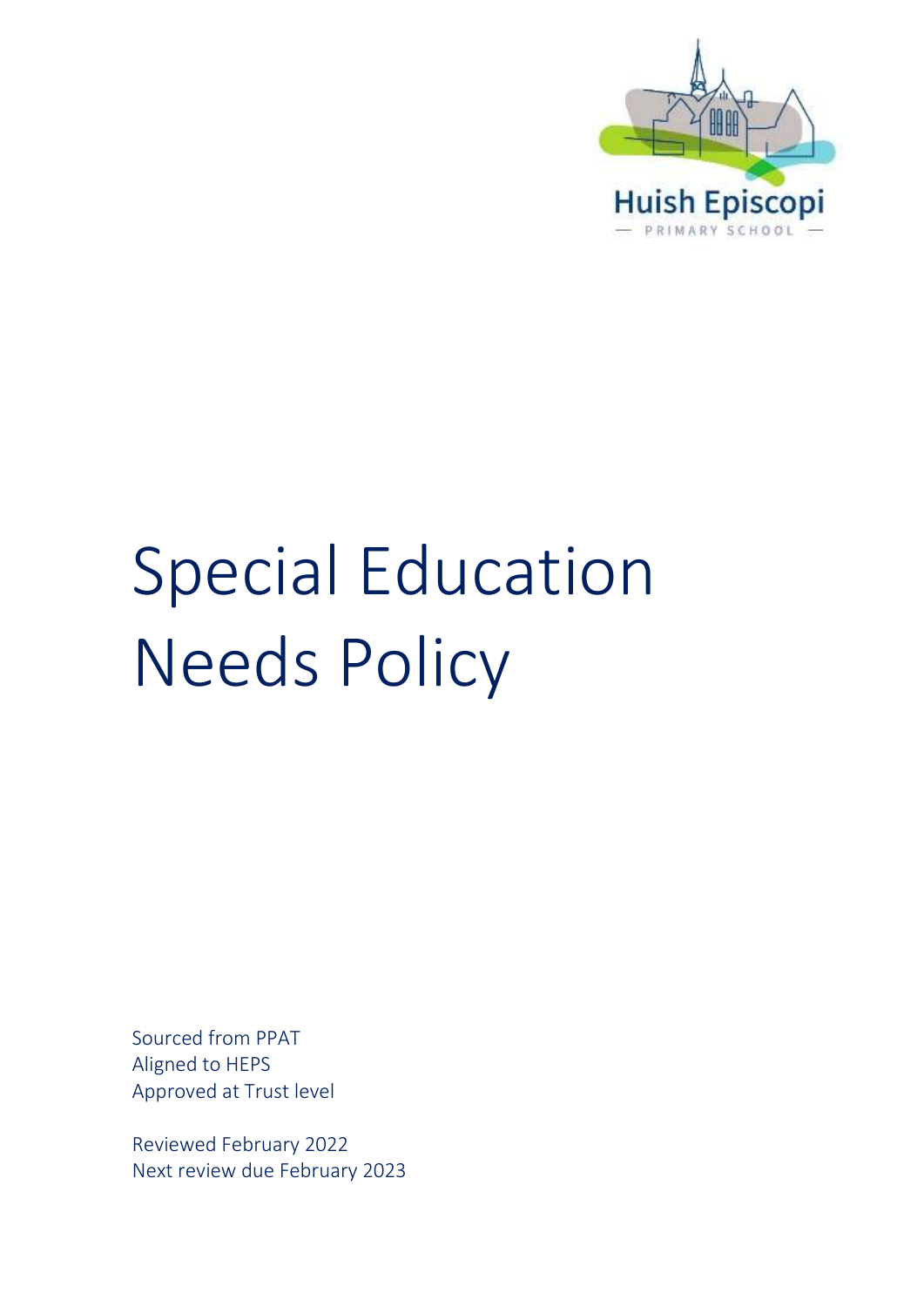

## Special Educational Needs Policy

## Rationale

We are committed to offering an inclusive curriculum to ensure the best possible progress for all of our pupils whatever their needs or abilities. All children are of equal value and deserve access to resources and opportunities to develop their full potential.

## Definition of Special Educational Needs:

"A child of compulsory school age or a young person has a learning difficulty or disability if he or she:

- has a significantly greater difficulty in learning than the majority of others of the same age, or
- has a disability which prevents or hinders him or her from making use of facilities of a kind generally provided for others of the same age."

(Special Education Needs Code of Practice January 2015, updated April 2020)

## Aims and objectives

We aim to ensure that pupils' individual special educational needs are recognised and that the provision made will enable these pupils to make good progress and to have access to all aspects of school life.

The specific objectives of our SEN policy are as follows:

- to identify students with special educational needs and disabilities as early as possible and ensure that their needs are met by gathering information from parents, education, health and care services and early years settings prior to the child's entry into the school.
- to ensure support for pupils with medical conditions in all school activities by ensuring consultation with health and social care professionals, where resource allow.
- to monitor the progress of all pupils in order to aid the identification of pupils with SEN. Continuous monitoring of SEN pupils by their teachers will help to ensure that they are able to reach their full potential.
- to make appropriate provision to overcome all barriers to learning and ensure pupils with SEN have full access to the National Curriculum where resources allow. This will be co-ordinated by the SENCo and Headteacher and will be carefully monitored and regularly reviewed in order to ensure that individual targets are being met and all pupils' needs are catered for where resources allow.
- to ensure a high level of staff expertise to meet pupil need, through well targeted continuing professional development
- to promote effective partnership and communication with parents, pupils and outside agencies ensuring that: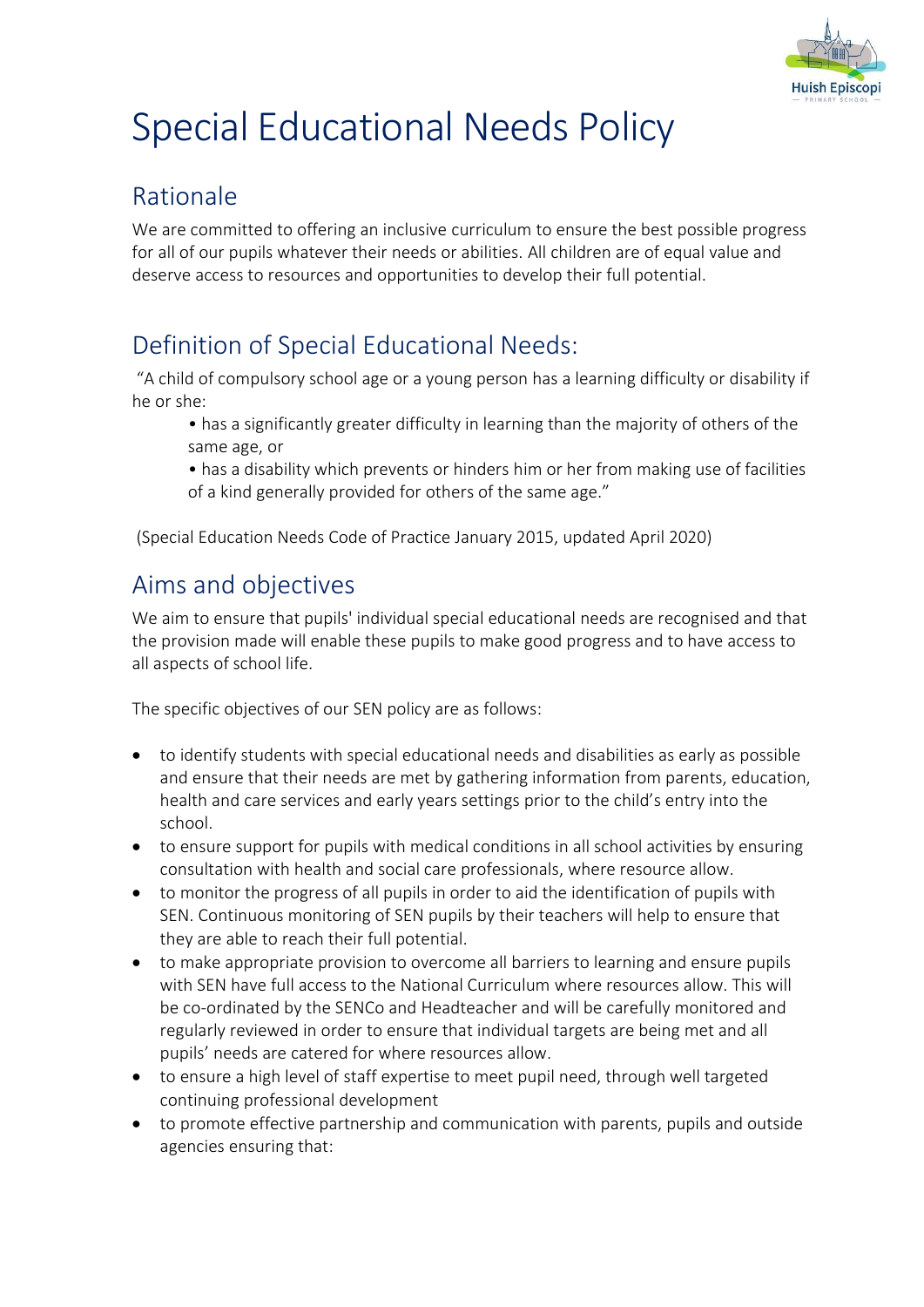- o learners express their views and are fully involved in decisions which affect their education
- o parents are informed of their child's special needs, working with them to gain a better understanding of their child, and involving them in all stages of their child's education, including supporting them in terms of understanding SEN procedures/practices and providing regular feedback on their child's progress
- o there is co-operation and productive partnerships with the Local Education Authority and other outside agencies, and there is a multi-professional approach to meeting the needs of all vulnerable learners.
- o the environment created meets the special educational needs of each child, where resources allow, in order that they can achieve their learning potential and engage in activities alongside pupils who do not have SEN.

## 2. Responsible persons

- 1.1. The person responsible for the management of SEN provision is the Headteacher: Mrs Doughty Davis. The person responsible for co-ordinating the day-to-day provision is the SENCo: Mrs Monk
- 1.2. A member of the Governing body takes a special interest in SEN, although the Governing Body as a whole is responsible for making provision for pupils with special educational needs. The SEN Governor for our school is Mrs Gadd.
- 1.3. The Local Governing Body will ensure that it makes appropriate special educational provision for all pupils identified as in need of it where resources allow.

The Governing Body, having regard to the new Code of Practice and Children and Families Act 2014 and its updates:

- Ensure appropriate provision is made for any child with SEND (Special Educational Needs and/or Disabilities).
- Ensure all children including those with SEND have access to a broad, balanced and appropriately differentiated curriculum.
- Appoints a representative of the Governing Body to oversee SEND provision.
- Ensure discussions with parents regarding SEND matters at relevant meetings.
- Ensure that pupils with SEND are fully involved with school activities.
- Ensure they are involved in developing and reviewing SEN Policy.

The Headteacher is responsible for:

• The day-to-day management of all aspects of the school's work, including provision for educational needs.

The SENCo has a role which involves:

- Overseeing provision for children with SEND. (Special Educational Needs and/or Disabilities).
- Co-ordinating and evaluating provision, including interventions, for children with SEN.
- Liaising with and advising teachers whenever necessary.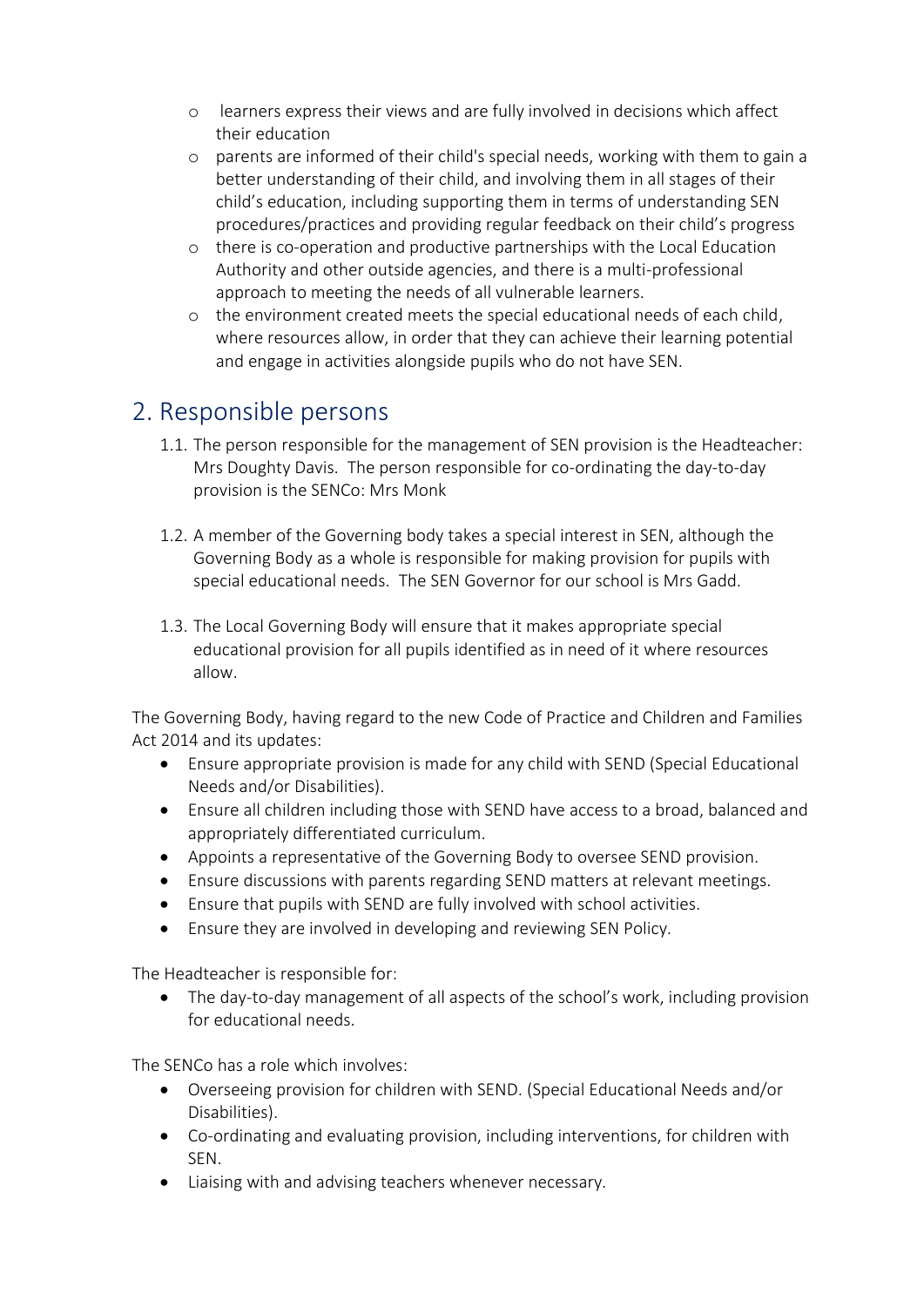- Interpreting legal requirements for staff, parents and governors.
- Overseeing the records of all children with SEND and ensuring these are kept up to date.
- Liaising with parents and carers of children with SEND.
- Organizing and delivering in-service training in order to meet the needs of staff.
- Liaising with external agencies including the LA's support and educational psychology services, health and social services and voluntary bodies.
- Overseeing the Individual Learning Plan (and review) process for all SEN pupils.
- Keeping the Governing Body informed of all developments with regard to SEN.
- Informing parents of the fact that SEN provision has been made for their child.

## 3. Admission and inclusion

- 3.1 All the Teachers in the school are teachers of children with Special Educational Needs. The staff of the school is committed to identifying and providing for the needs of all children in a wholly inclusive environment. Inclusion is regarded as crucial to the policy, in line with that of the Local Authority.
- 3.2 The school operates an equal opportunities policy and children with special educational needs and/or disabilities are afforded the same rights as other children. This includes both those children with statements of SEN (EHC plans) and those others with SEN Support.
- 3.3 The Governing Body has agreed the admissions criteria which do not discriminate against pupils with special education needs or disabilities, and its admissions policy has due regard for the guidance in the Codes of Practice which accompany the SEN and Disability Act 2001 and the Children and Families Act 2014.
- 3.4 Parents or carers seeking the admission of a pupil with mobility difficulties are advised to approach the school well in advance so that consultations can take place. The school's Accessibility Strategy is available on request.

## 4. Provision and Access to the Curriculum

- 4.1 The National Curriculum will be made available for all pupils. Where pupils have special educational needs a Graduated Response will be adopted following Somerset's Framework.
- 4.2 The school will make provision for pupils with special educational needs, where resources allow, to match the nature of their individual needs. The Teacher and SENCo will keep regular records of the pupils' special educational needs, the action taken and the outcomes.
- 4.3 There will be flexible grouping of pupils so that learning needs may be met in individual, small group or whole class contexts.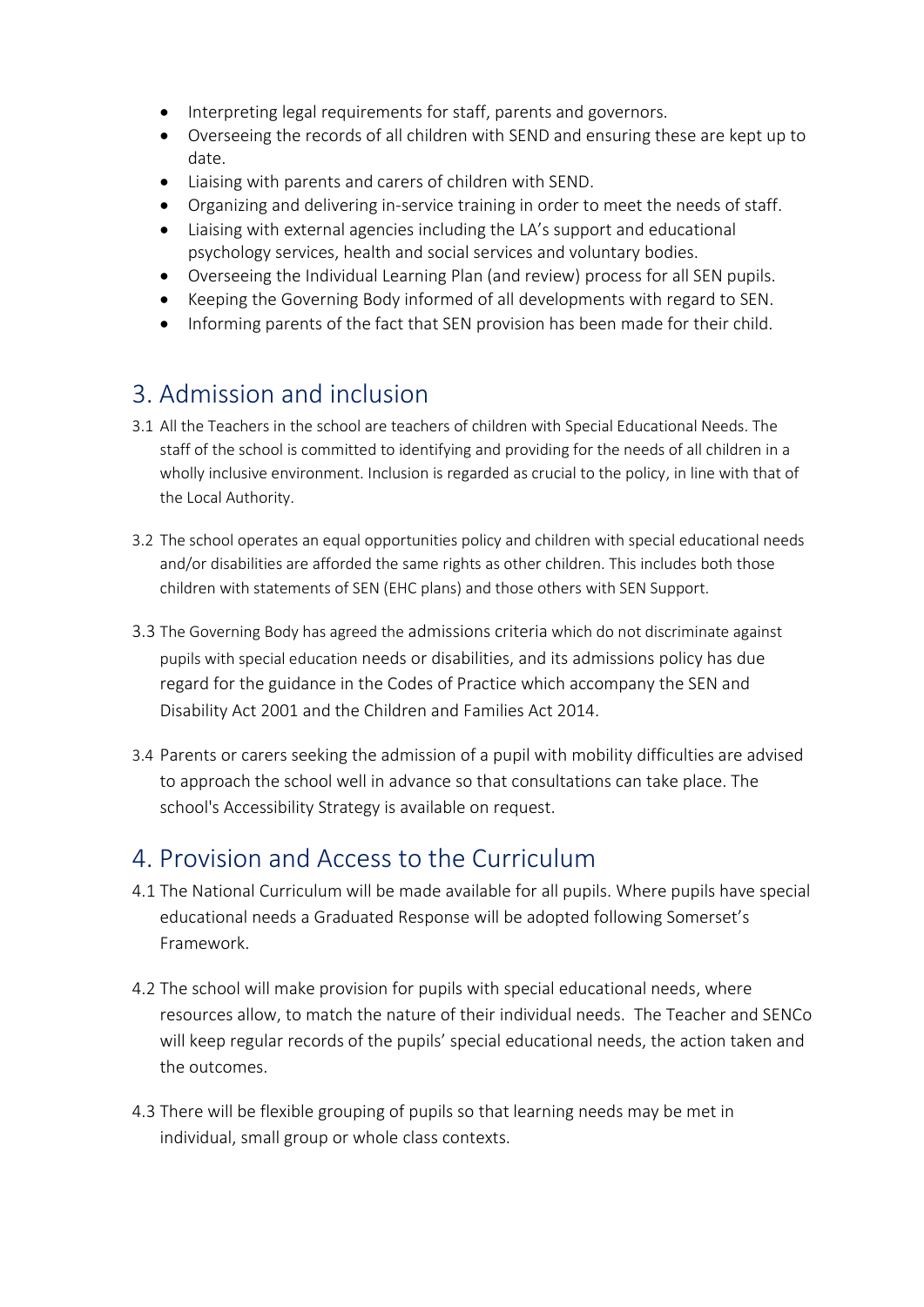- 4.4 The curriculum will be differentiated to meet the needs of individual pupils. Teaching styles and flexible groups will reflect this approach.
- 4.5 The school offers a differentiated curriculum. When a pupil fails to make progress and shows signs of difficulty in some areas, the school will place the pupil on the SEN register at "SEN Support" level and support, that is additional to and different from the differentiated curriculum, will be provided through an Individual Learning Plan (ILP) IEPs – Individual Education Plans or Pupil Passports in a range of ways including:
	- Classroom organisation and management
	- In-class support by Teacher or TA
	- Time to practise specific tasks for short periods on a regular basis.
	- Withdrawal for individual or small group work (outside of core learning input)
	- Behaviour support programmes
	- Use of specialist equipment and resources
	- Alternative teaching strategies including the use of ICT
- 4.6 ILPs (Individual Learning Plans, IEPs Individual Education Plans or Pupil Passports) may be written by the SENCo or class teacher, but should always be in consultation with pupils, parents, carers and teachers. It may also involve consultation and advice from external agencies.

The ILP/IEP/ Pupil Passport will set targets for the pupil and will detail

- the views of the pupil, where possible
- the short-term targets set in discussion with the pupil, where possible
- the teaching strategies to be used
- the provision to be put in place
- end of year goals
- parent and carers' view
- 4.7 The ILP will be reviewed every term and the outcomes will be recorded. Pupils should participate in the review process where possible. It is good practice for the parents/carers to be invited to participate in the target-setting and review process.
- 4.8 If a pupil does not make progress despite the school providing significant support and intervention, he/she will be discussed at a Pupil Focus Meeting and/or Area Pyramid Meeting and advice sought from the appropriate support services referred to in Section 7. This will always be with the consent of parents/carers. The ILP will be amended accordingly and it may be necessary for an application to be made for an EHC Plan and High Needs funding. The Local Authority is currently reviewing the funding system so that eventually only pupils with an EHC Plan will receive additional funding.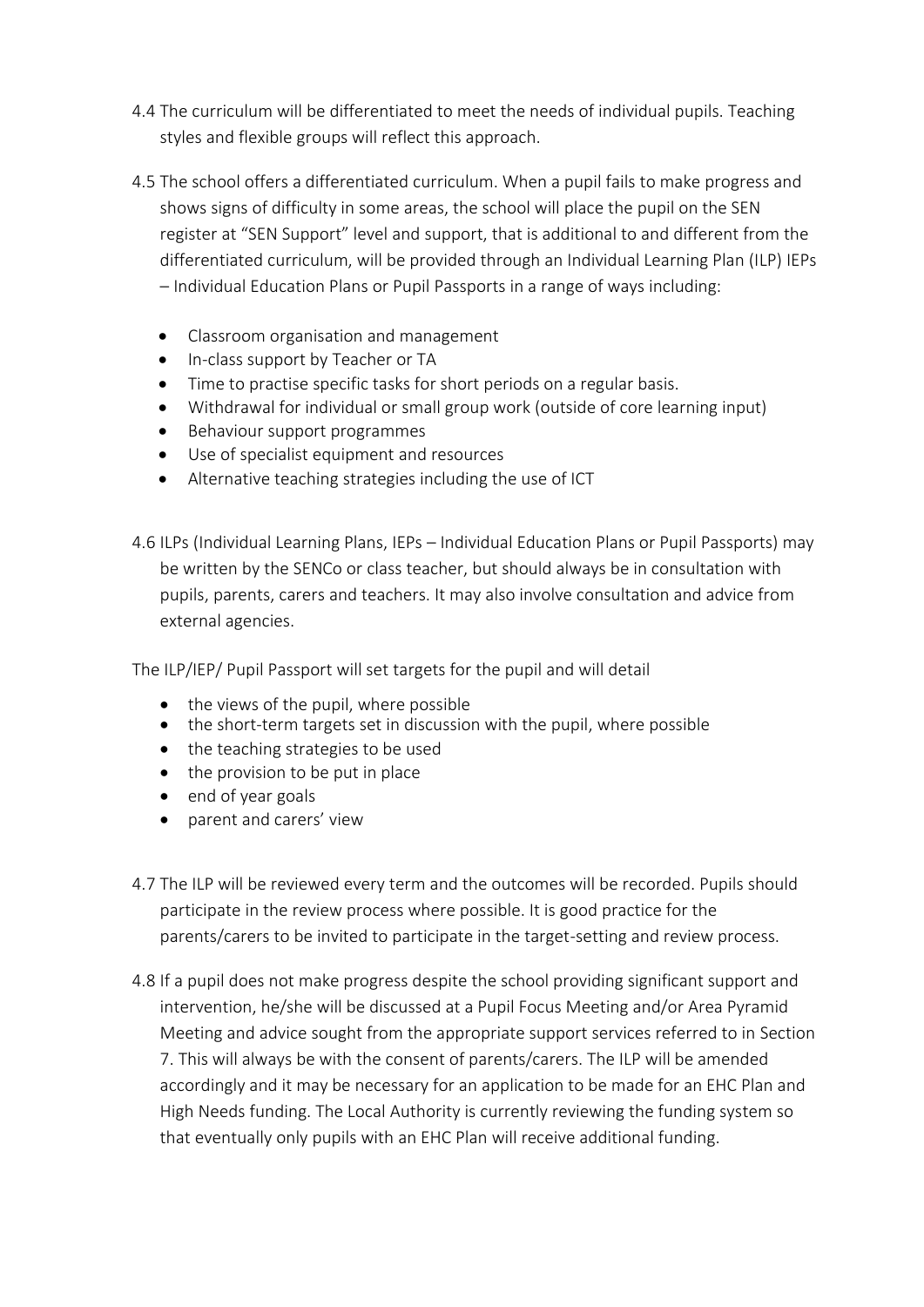4.9 The child may be assessed considering the County criteria with a view to initiating a statutory assessment of special educational needs under the 2011 Education Act. (Now known as an Education and Health Care Plan.)

## 5. Identification

- 5.1 The school adopts a graduated response to meeting special educational needs in line with the Code of Practice 2002, 2014, 2015 and updated in 2020, also Somerset's Graduated Framework for SEN. A range of evidence is collected through the usual assessment and monitoring arrangements and from standardised testing: if this suggests that the learner is not making the expected progress, Teachers will consult with the SENCo in order to decide whether additional and/or different provision is necessary. Assessments allow the pupil to show what they know, understand and can do, as well as to identify any learning difficulties.
- 5.2 Whilst the child is waiting for results of assessments in 5.3, children will be placed on a 'SEN watch list'.
- 5.3 Where it is determined that a pupil does have SEN, parents or carers will be formally advised of this and the decision will be added to the SEN register. The aim of formally identifying a pupil with SEN is to help school ensure that effective provision is put in place and so remove barriers to learning. The support provided consists of a four – part process:
	- Assess
	- Plan
	- Do
	- Review

This is an ongoing cycle to enable the provision to be refined and revised as the understanding of the needs of the pupil grows. This cycle enables the identification of those interventions which are the most effective in supporting the pupil to achieve good progress and outcomes.

#### Assess

This involves clearly analysing the pupil's needs using the class Teacher's assessment and experience of working with the pupil, details of previous progress and attainment, comparisons with peers and national data, as well as the views and experience of parents.

The pupil's views and where relevant, advice from external support services will also be considered. Any parental concerns will be noted and compared with the school's information and assessment data on how the pupil is progressing.

This analysis will require regular review to ensure that support and intervention is matched to need, that barriers to learning are clearly identified and being overcome and that the interventions being used are developing and evolving as required.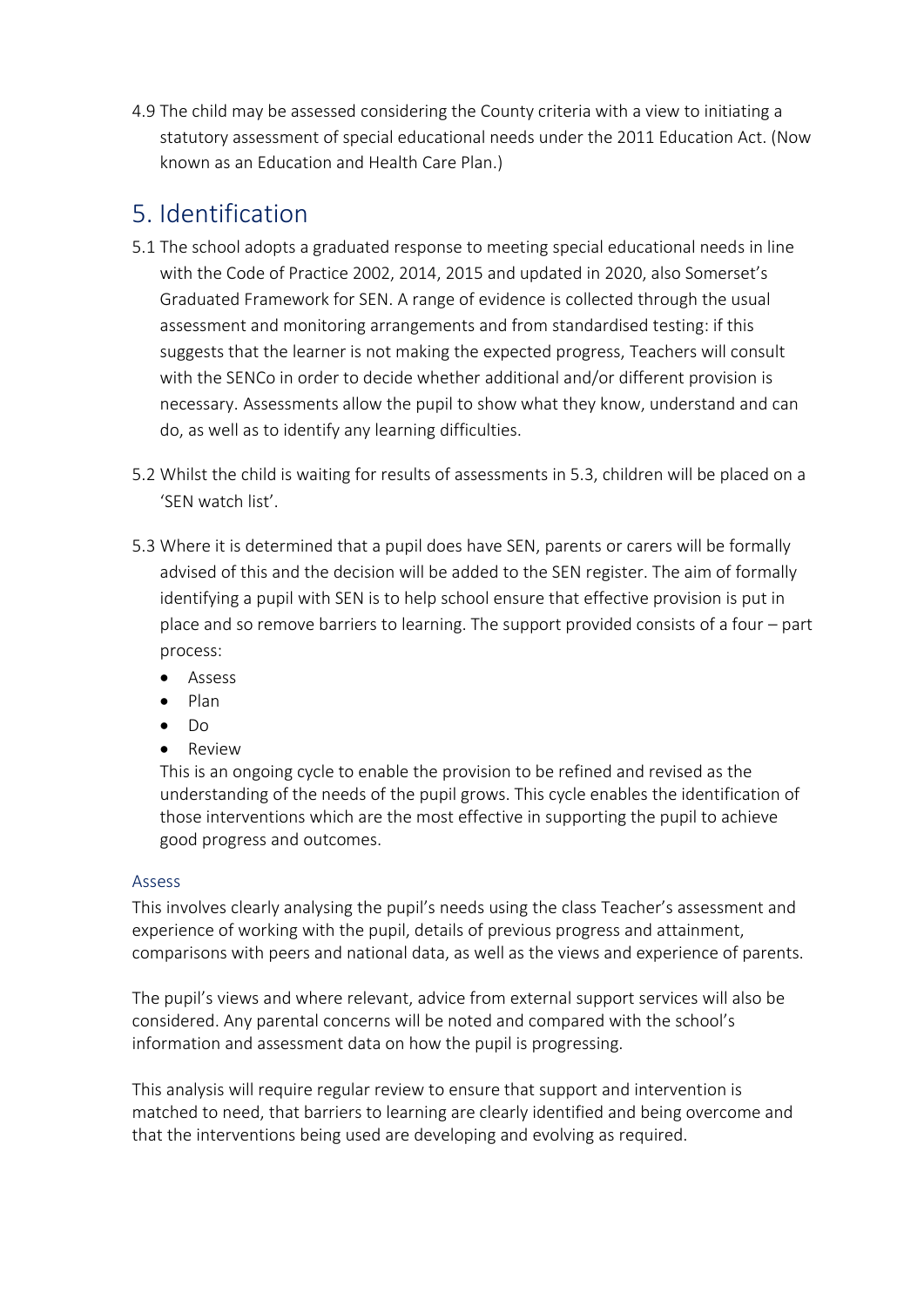Where external support staff are already involved their work will help inform the assessment of need. Where they are not involved they may be contacted, if this is felt to be appropriate, following discussion and agreement from parents.

#### Plan

Planning will involve consultation between the Teacher, SENCo and parents or carers to agree the adjustments, interventions and support that are required; the impact on progress, development and or behaviour that is expected and a clear date for review.

Parental involvement may be sought, where appropriate, to reinforce or contribute to progress at home.

All those working with the pupil, including support staff will be informed of the child's individual needs, the support that is being provided, any particular teaching strategies/approaches that are being employed and the outcomes that are being sought.

#### Do

The Teacher remains responsible for working with the child on a day-to-day basis. They will retain responsibility even where the interventions may involve group or one-to-one teaching away from the main Teacher.

They will work closely with TAs to plan and assess the impact of support and interventions and links with classroom teaching.

Support with further assessment of the pupil's strengths and weaknesses, problem solving and advising of the implementation of effective support will be provided by the SENCo.

#### Review

Reviews of a child's progress will be made regularly. The review process will evaluate the impact and quality of the support and interventions. It will also take account of the views of the pupil and where necessary their parents. The Teacher, in conjunction with the SENCo, will revise the support and outcomes based on the pupil's progress and development making any necessary amendments going forward, in consultation with parents and the pupil.

## Referral for an Education, Health and Care Plan

If a child has lifelong or significant difficulties, they may undergo a Statutory Assessment Process which is usually requested by the school but can be requested by a parent. This will occur where the complexity of need or a lack of clarity around the needs of the child are such that a multi-agency approach to assessing that need, to planning provision and identifying resources, is required.

The decision to make a referral for an Education, Health and Care Plan will be taken at a progress review. The application for an Education, Health and Care Plan will combine information from a variety of sources including: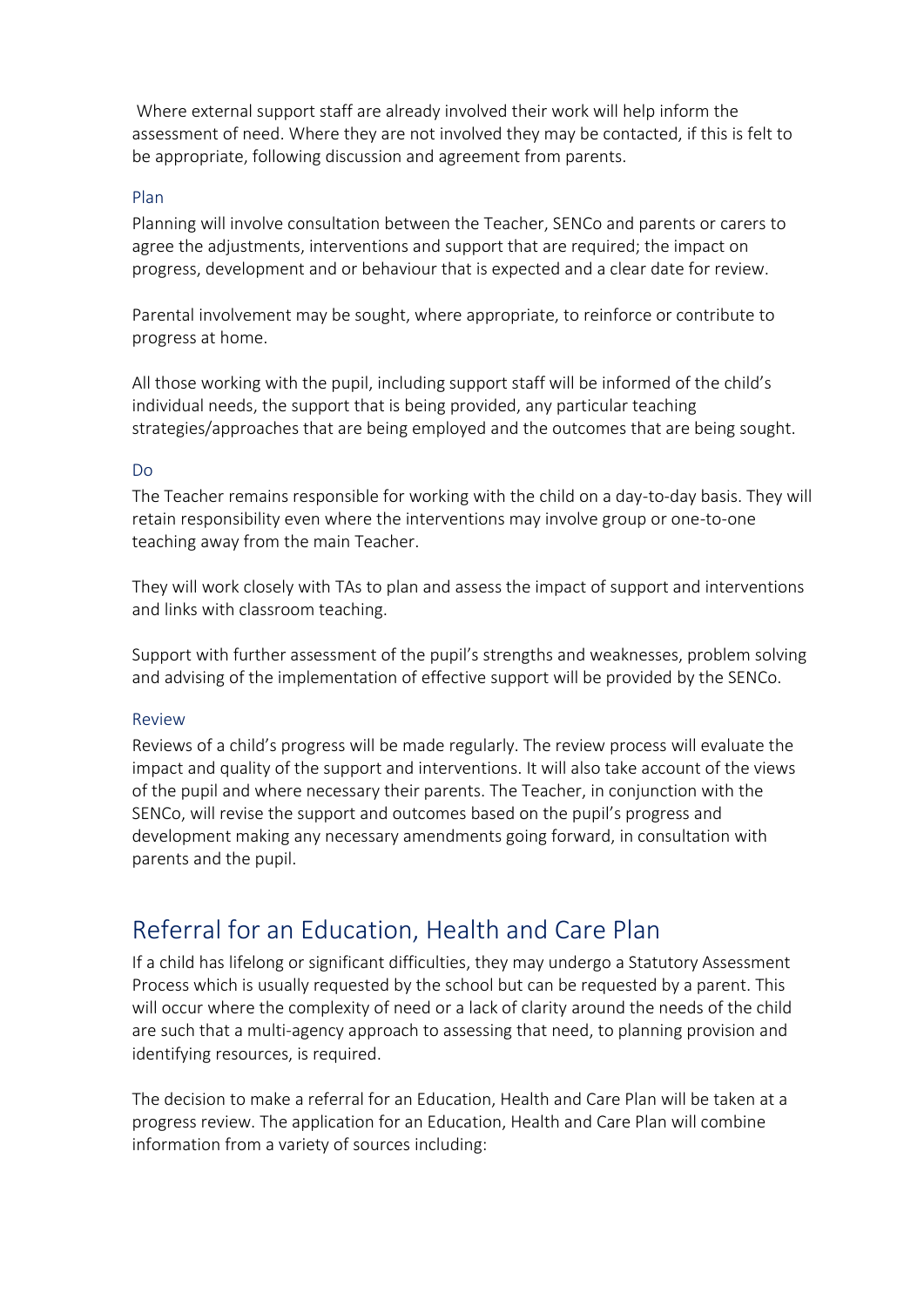- Parents
- Teachers
- SENCo
- Social Care
- Health professionals

Information will be gathered relating to the current provision provided, action points that have been taken, and the preliminary outcomes of targets set. A decision will be made by a group of people from education, health and social care about whether or not the child is eligible for an EHC Plan. Parents have the right to appeal against a decision not to initiate a statutory assessment leading to an EHC Plan.

Further information about EHC Plans can found via the SEND Local Offer: [www.somerset.local-offer.org](http://www.somerset.local-offer.org/) and [www.somersetchoices.org.uk/](http://www.somersetchoices.org.uk/)

and Somerset Special Educational Needs and Disability Information Advice and Support Service (SENDIAS)

[www.somersetsend.org.uk](http://www.somersetsend.org.uk/)

The progress of children with special educational needs and/or disabilities will be reviewed through formative and summative assessments as outlined in the Code of Practice. The progress of children at SEN Support or with a Statement of Special Educational Needs (EHC Plan) will be reviewed annually.

In order to make consistent continuous progress in relation to SEN provision, the school encourages feedback from staff, parents and pupils throughout the year. This is done in the form of regular reviews and assessments, discussion and through progress meetings with staff and with parents. Pupil progress will be monitored on a termly basis in line with the SEN Code of Practice.

SEN provision and interventions are recorded on an individual provision map, which are updated when the intervention is changed. These are updated and monitored by the SENCo in liaison with teaching staff. These reflect information passed on by the SENCo at the beginning of an academic year and are adapted following assessments. These interventions are monitored and evaluated regularly by the SENCo and information is fed back to the staff, parents and governors. This helps to identify whether provision is effective.

Detailed records will be kept of the pupils receiving extra teaching support. These may include:

- Foundation Stage Profile
- SATs and Optional SATs results
- Year 1 phonics Screening Check
- Single Word Spelling Test (SWST)
- Salford Sentence Reading Test
- Phonic check-lists
- High Frequency word check-lists (reading and spelling)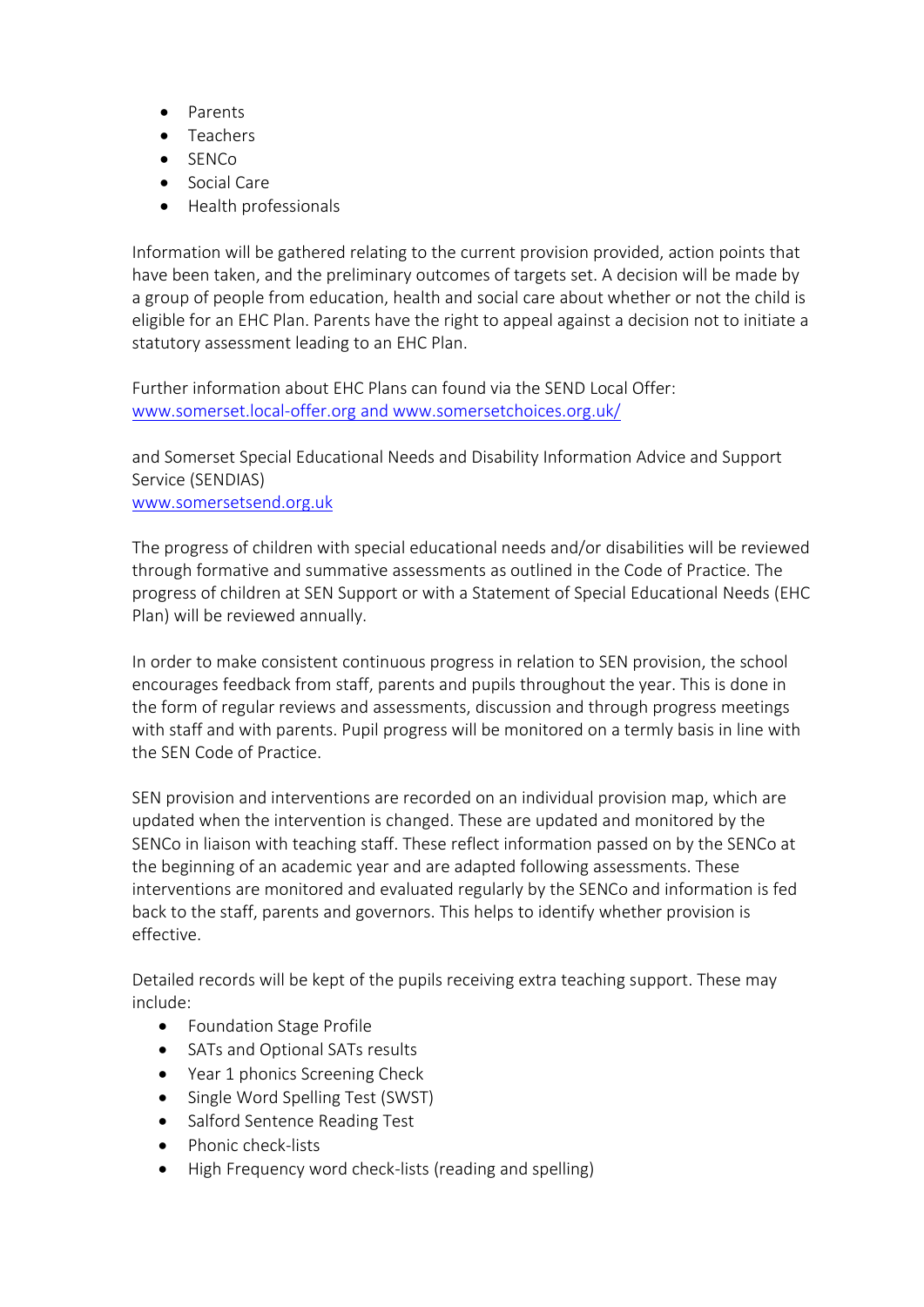- Detailed records of work
- Results of standardised and diagnostic tests
- Behaviour/ABCC charts
- ELSA social skills assessments and Talkabout social and communication skills assessments
- Learn to Move co-ordination skills assessments
- Observations made by Teacher/TA/other members of staff
- Pupil comments/opinions on progress (where appropriate)

All discussions between the school staff and other agencies about pupils with SEND will only take place with parental consent.

## 6. Partnership with Parents

- 6.1 The school will actively seek the involvement of parents in the education of their children. It is recognised that it is particularly important with pupils who have special educational needs and/or disabilities where the support and encouragement of parents is often the crucial factor in achieving success.
- 6.2 Parents will be kept informed about the Special Educational Needs experienced by their children in accordance with the recommendations outlined in the Code of Practice. Communications between the parent and the school will be consistently maintained. Parents will be kept fully informed about the Somerset Special Educational Needs and Disability Information Advice and Support Service (SENDIAS).
- 6.3 As mentioned in 'Section 4' above, parents will be fully consulted before the involvement of LA support agencies with their children and will be invited to attend any formal review meetings at all stages.

## 7. External Support Services

- 7.1 External support services play an important part in helping the school identify, assess and make provision for pupils with special education needs and/or abilities.
- 7.2 Parents will be informed before an external agency becomes involved with their child unless advice is sought in advance of speaking with parents.
- 7.3 Liaison with external agencies supplements the support and assessment of the needs of individuals. Regular liaison is maintained with the following external agencies for pupils with SEN Support or Higher Needs funding and pupils with statements of Special Educational Needs (EHC Plans) [as applicable]:
	- o Virtual School and Learning Support Team Services
	- o Social, Emotional & Mental Health Advisory Teachers (Somerset Partnership School)
	- o Educational Psychology Services
	- o Children's Social Care
	- o Speech & Language Therapy
	- o Autism and Communication Service
	- o CAMHS (Child and Adolescent Mental Health Services)